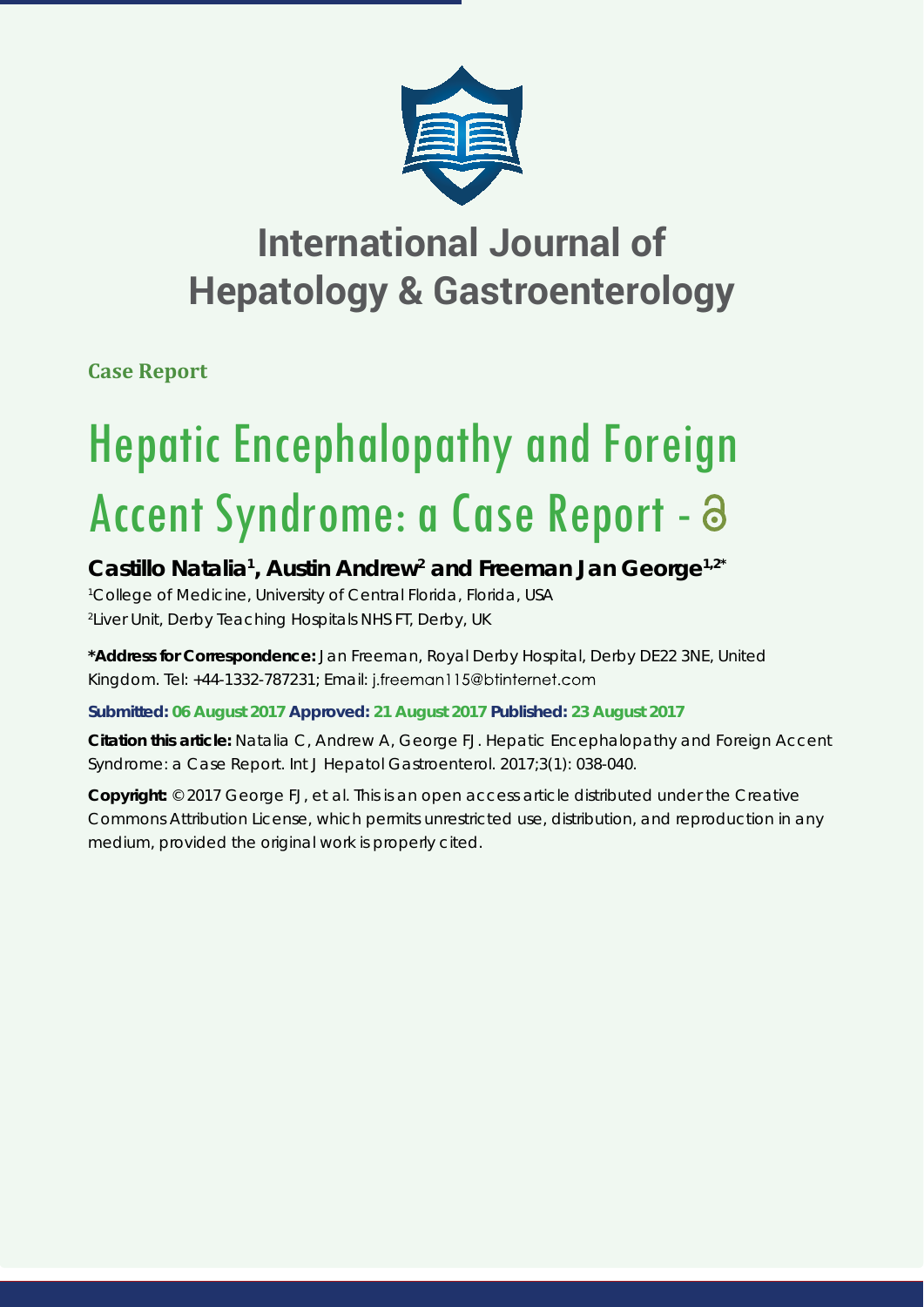#### **ABSTRACT**

Foreign Accent Syndrome (FAS) is a rare phenomenon where speech is characterized by a new accent to the patient's native language. The majority of cases which have been previously described are associated with observed insults of the speech center. Other cases have been related to a psychiatric illness. In this particular case, we present a 62-year-old male with hepatic encephalopathy and FAS. FAS subsequently resolved following the management of Spontaneous Bacterial Peritonitis (SBP).

**Keywords:** Foreign Accent Syndrome (FAS); Hepatic Encephalopathy; Spontaneous Bacterial Peritonitis (SBP)

#### **INTRODUCTION**

Foreign Accent Syndrome (FAS) is a rare motor speech disorder in which speech alterations cause patients to be perceived as nonnative speakers of their mother tongue [1]. In some reported cases, the accent varies between geographical variants of the same language. The new accent is foreign to both the speaker and listener  $[2]$ . The first case was described in 1907 in a Parisian man who began speaking with an Alsatian accent after sustaining an intracerebral hemorrhage [3]. In 2010, Verhoeven and Marien [4] classified FAS into three distinct types: neurogenic (most common), psychogenic and mixed type. The most common causes of this speech disorder include cerebrovascular disease, traumatic brain injury, multiple sclerosis, neurodegenerative diseases, mental disorders, brain tumors, and deep brain stimulation [5-8]. This article presents a new case of FAS in a patient with hepatic encephalopathy, a combination that has not been reported to date in the medical literature.

#### **CASE**

A 62-year-old socially isolated man with an established diagnosis of alcoholic cirrhosis (biopsy proven), was admitted as an emergency with acute alcoholic hepatitis and ascites. His alcohol intake was 280grams of alcohol per day and, despite previous medical advice, he had been consuming alcohol at this level for the past 15 years. He was unemployed but had previously worked as an engineer in a local factory for 10 years. He had no other risk factors for chronic liver disease and an a non-invasive liver screen had been negative

Physical examination revealed deep jaundice with multiple cutaneous manifestations of chronic liver disease. Gross ascites was present and it was subsequently determined that the patient had spontaneous bacterial peritonitis - SBP (ascitic fluid polymorph nuclear cells >250/mm3). His laboratory investigations were compatible with the clinical diagnoses. Initially, his confusion and behavior were thought to be related to alcohol withdrawal and the patient was treated appropriately with chlordiazepoxide, vitamin B complex and thiamine together with co-amoxiclac for SBP. However, his condition deteriorated and he became comatose (grade IV hepatic encephalopathy was suspected).

Computed Tomography (CT) brain imaging demonstrated mild cerebral atrophy, but no evidence of any acute brain injury. Blood ammonia was significantly elevated and Electroencephalogram (EEG) was compatible with hepatic encephalopathy. As he improved, it was noted that he was speaking with a profound Scottish (Glaswegian) accent including Scottish colloquialisms, which despite Glasgow being in the United Kingdom is a very different form of speech to English. His encephalopathy fluctuated over the next two weeks. The patient had no local relatives, thus the staff presumed him to be from Glasgow. Continued treatment with a combination of antibiotics, lactulose and zinc supplementation led to the resolution of encephalopathy His speech changed to a local Derbyshire accent. It became apparent that the patient had lived in Derby, England all of his life barring the first few months as a baby, which he had spent in Glasgow. This was later confirmed by a distant relative who visited him who also informed us that he had never returned to Glasgow after moving to Derby. We believe this is the first case of foreign accent syndrome occurring in hepatic encephalopathy.

#### **DISCUSSION**

Foreign accent syndrome is a rare speech pathology that presents with an accent perceived to be different from the native accent by the listener and speaker. FAS is caused from damage to the processes involving articulation. Since 1907, there have been over 60 reported cases, mostly associated with left hemisphere lesions such as stroke or traumatic brain injury [9,10]. FAS has also been linked to other etiologies such as metastatic breast carcinoma, multiple sclerosis and migraines [7,8]. Characteristics of FAS may involve changes in the pronunciation of words, syntax, and vocabulary, as well as changes in the length of the vowels and tenses. It is also important to recognize that other subtle changes include accents from foreign countries or varying regional dialects. However, patient with FAS have rarely visited the country and region their accent resembles.

Although the exact mechanism is unclear, neuroimaging has shown damage in the left frontal lobe, lower parietal lobe, basal ganglia and frontal white matter [11]. Blumstein and Kurowski, [12] proposed that the syndrome results from damage to the speech output motor system (dominant hemisphere) affecting the primary motor cortex and corti-cortical or corti-subcortical projections, which play an important role in language production. In a review of 16 cases of FAS, both cortical and subcortical processes were found to be involved [13]. The cerebellum has also been involved in the formation of FAS. Therefore, there is no clear lesion which can explain FAS consistently. Currently in the literature, there is only one reported case of foreign accent syndrome following acute encephalopathy in a 41-year-old right handed woman in the presence of anti-glutamate receptor antibodies [14]. It was hypothesized that FAS was a temporal phenomenon resulting from imbalance in language processing rather than a specific deficit.

Encephalopathy denotes an overall brain dysfunction initiated by organic and inorganic causes. In liver failure, the accumulation of harmful metabolites that are normally eliminated by the liver may provoke the observed neurological symptoms observed in hepatic encephalopathy. Although the pathophysiological mechanisms are not completely understood, it is widely recognized that ammonia is a key factor in the pathogenesis [15]. Ammonia is transported along the bloodstream crossing the blood-brain barrier, where is it is taken up by astrocytes and intracellularly condensed with one glutamate molecule to form glutamine [6]. The increased levels of glutamine lead to an increase in osmotic pressure in the astrocytes resulting in cell swelling, leading to brain edema and increased intracranial pressure